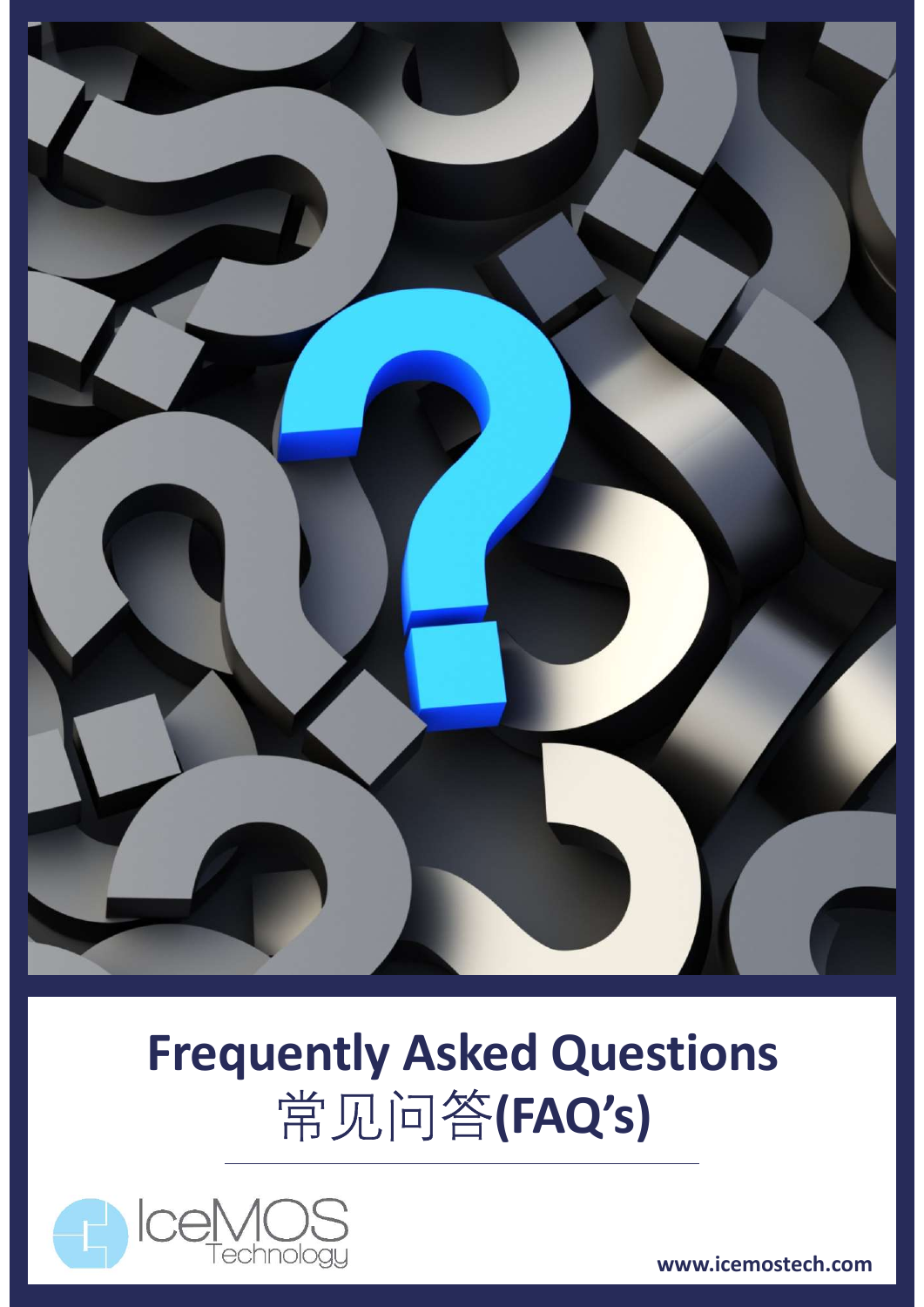#### FAQ List常见问答列表

Q1: Where is the country of origin for these MOSFET devices? 这些MOSFET器件的原产地国家是哪里?

A1: IceMOS is a "fabless company". We have manufacturing partners throughout Asia. Our wafer/die production is done in Japan, and our assembly and test partners are in other parts of Asia.

IceMOS是一家设计公司。我们在亚洲各地都有制造合作伙伴。我们的晶圆/模具生产在日本 ,我们的组装和测试伙伴在亚洲其他地区。

Q2: What Management System does IceMOS have in place? IceMOS有什么管理系统?

A2: IceMOS is ISO9001, IATF16949 and ISO14001 certified and qualified. We follow the ISO Supply Chain Management guidelines and require that our manufacturing partner maintain the same quality certifications.

IceMOS已通过ISO9001、IATF16949和ISO14001认证。我们遵循ISO供应链管理指南,并要求 我们的制造合作伙伴保持相同的质量认证。

Q3: Does IceMOS offer environmentally friendly devices? IceMOS提供环保设备吗?

A3: Yes. Our MOSFETs meet RoHS product level compliance for the European Union's Directive RoHS2  $(2011/65/EU)$   $+$  (EU) 2015/863, that restricts the use of hazardous substances.

是的。我们的mosfet满足RoHS产品水平符合欧盟指令RoHS2 (2011/65/EU)+ (EU) 2015/863, 这限制了有害物质的使用。

Q4: Does IceMOS offer custom devices?

IceMOS是否提供自定义设备?

A4: We can create a customer spec if the business case will support doing this. There may be some up front NRE cost required if a new mask set is needed. We welcome the opportunity to learn more about your request.

如果业务案例支持这样做,我们可以创建一个客户规范。如果需要新的掩模组,可能需要 一些预先的NRE成本。我们欢迎有机会了解更多关于您的要求。

所有数据表均可在IceMOS网站上查阅吗?

Tecklocs<br>
23: Does IceMOS of the Triggential of the data sheets available on the European Union's Direct<br>
23: Ves. Our MOSFETs meet RoHS product level compliance for the European Union's Direct<br>
2011) 65/EUJ + (EU) 2015/ A5: Yes. This is the most current list of devices that are in production. We do have some "Preliminary" data sheet on our website for those devices that are not fully qualified or characterized yet. Contact your sales representative for the latest qualification status of that device.

是的。这是正在生产的设备的最新列表。我们的网站上有一些初步的数据表,这些设备还 没有完全合格或特征。有关该设备的最新认证状态,请与您的销售代表联系。

Q6: Can IceMOS ship directly to my factory from your assembly site?

IceMOS可以从你们的封装厂直接运到我的工厂吗?

A6: All products are shipped from the IceMOS Distribution Center located in Hong Kong as part of the normal product flow. We can drop ship to anywhere in the world from that Distribution Center.

所有产品均由位于香港的IceMOS配送中心发货,作为正常产品流程的一部分。我们可以从 那个配送中心把货物送到世界上任何地方。

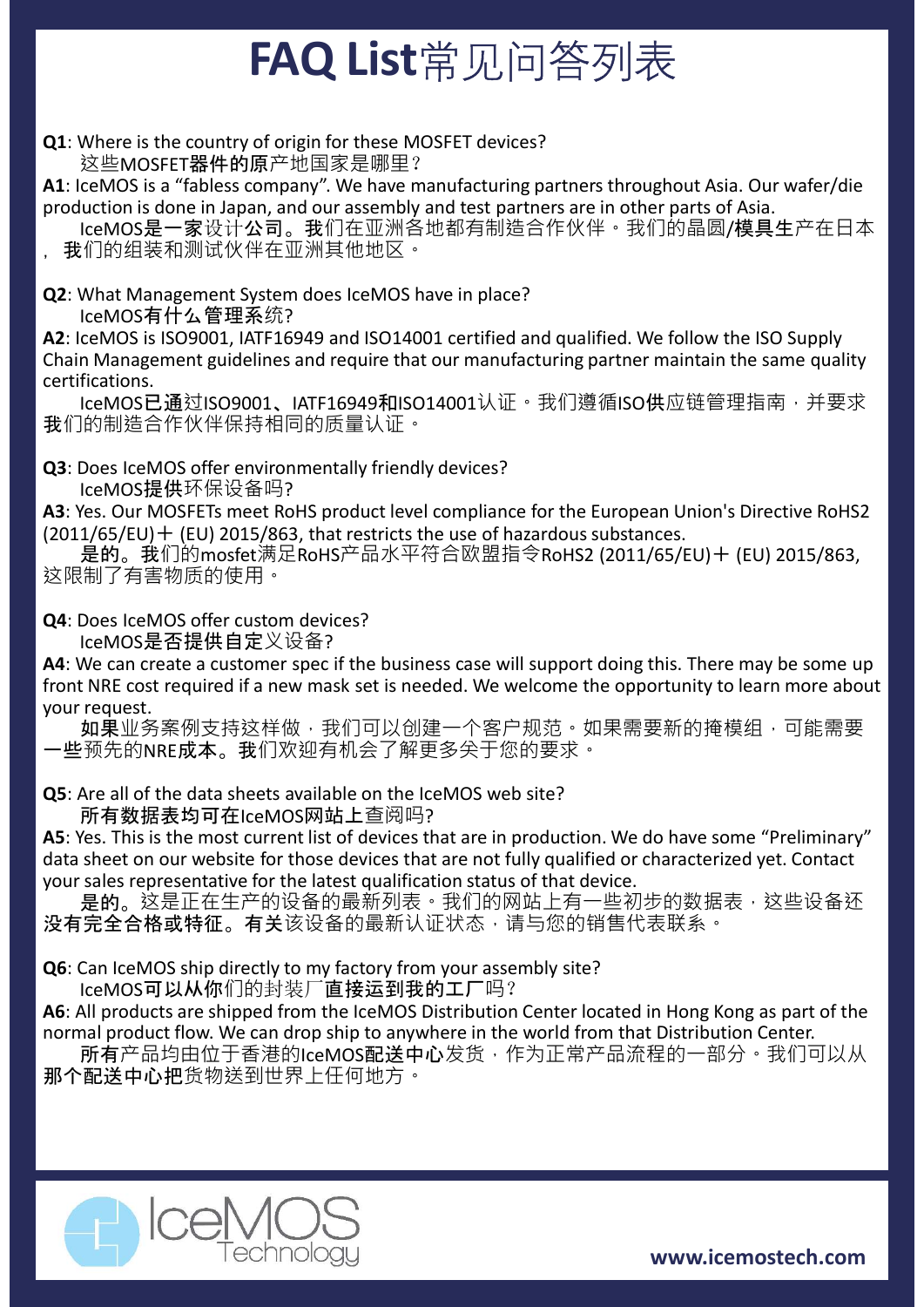## FAQ List常见问答列表

超结MOSFET和MOSFET之间的区别是什么?

**CAQ List**  $\H\oplus \Box$   $\Box$   $\H\oplus \L\oplus \Box$ <br>
Q7 : What is the difference between a Superjunction MOSFET and MOSFET?<br>  $\Box$  Az : The short answer is that in general a Superjunction MOSFET On-Resistance is typically lower than<br> **ANG List**  $\overleftrightarrow{F}$   $\overrightarrow{L}$   $\overleftrightarrow{O}$   $\overleftrightarrow{O}$   $\overleftrightarrow{F}$   $\overrightarrow{H}$   $\overleftrightarrow{C}$ <br>
A7 : What is the difference between a Superjunction MOSFET and MOSFET?<br>
A7 : The short answer is that in general a Superjunction MOSFET On-Resista normal MOSFET for the same voltage spec.

简短的回答是,一般超结MOSFET的通电阻通常低于正常MOSFET的相同电压规格。

为什么超结MOSEFT在抗阻上有优势?

Q7 : What is the difference between a Superjunction MOSFET and MOSFET?<br>
超结MOSFET和MOSFET之间的区别是什么?<br>
A7 : The short answer is that in general a Superjunction MOSFET on-Resistance is typically lower than<br>
normal MOSFET for t A8: The term "Superjunction" means that the silicon has a fully depleted vertical structure that can sustain higher voltages with a high PN concentration. That gives it a lower Resistance when compared to a standard (planar) MOSFET. Q9: What is the difference between Gen1 and Gen2 IceMOS product? Q8: Why does the Superjunction MOSEFT have a superior on On-Resistance?<br>
为什么超结MOSEFT在抗阻上有优势?<br>
AB: The term "Superjunction" means that the silicon has a fully depleted vertical structure that can<br>
sustain higher voltages

术语超结意味着硅具有完全耗尽的垂直结构,可以在高PN浓度下维持更高的电压。这使得 它与标准(平面)MOSFET相比具有更低的电阻。

Gen1和Gen2的IceMOS产品有什么不同?

A9: The Gen2 design has a Shrink cell pitch in comparison to the Gen1 structure. Shrinking the cell feature of GEN2 comparing to GEN1. sustain higher voltages with a high PN concentration. That gives it a lower Resistance when compared<br>
to a standard (planar) MOSFET.<br>
术语超结意味看硅具有完全耗尽的垂直结构,可以在高PN次度下维持更高的电压。这使得<br>
它与标准(平面)MOSFET相比具有更低的电阻。<br>
Q9: What is the dif 它与标准(平面)MOSFET相比其有更低的电阻。<br>
29: What is the difference between Gen1 and Gen2 lceMOS product?<br>
Superinces also set of essign has a Shrink cell pitch in comparison to the Gen1 structure. Shrinking the cell<br>
made about 40% re

与Gen1结构相比, Gen2设计有一个收缩细胞间距。对于相同的模具尺寸, 缩小电池可以使 器件的导通电阻降低40%左右。GEN2的Qg也比GEN1低。

offer an advantage?

除了导通电阻,超结mosfet还有其他特性提供优势吗?

A10: Superjunction devices also have a lower figure of merit ( $R_{DS(ON)} \times Q_G$ ) is one of the product features that separates us from our competitor with similar  $R_{DS(ON)}$  product.

超结设备也有一个较低的数字的优点,(R<sub>DS(ON)</sub> x Q<sub>G</sub>)这是我们的产品特点,有别于我们的竞 争对手的类似的Rpston)产品。